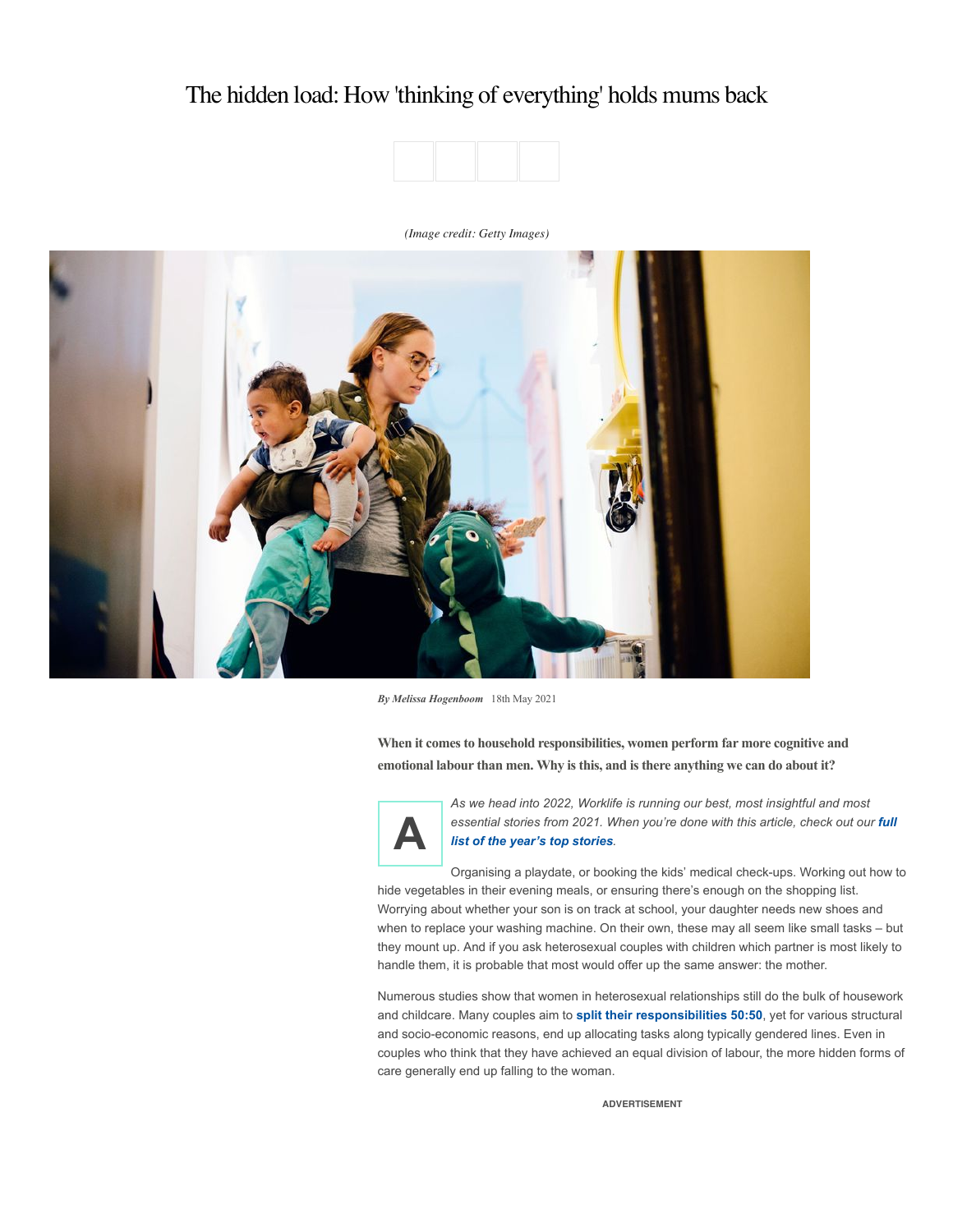In fact, an increasing body of research indicates that, for household responsibilities, women perform far more cognitive and emotional labour than men. Understanding why could help explain why gender equality **[has not only stalled](https://www.pnas.org/content/117/13/6990)**, **[but is going backwards](https://www.theguardian.com/world/2021/mar/08/half-of-women-in-uk-fear-equality-is-going-back-to-1970s-survey)**, despite being more discussed than ever. And a broader understanding of this behind-the-scenes labour could help couples redistribute the work more equally – something that, while initially difficult, could play a significant role in helping mothers lighten their load.

# **Invisible, unlimited work**

Experts say that this hidden work comes in three overlapping categories. There's cognitive labour – which is thinking about all the practical elements of household responsibilities, including organising playdates, shopping and planning activities. Then there's emotional labour, which is maintaining the family's emotions; calming things down if the kids are acting up or worrying about how they are managing at school. Third, the mental load is the intersection of the two: preparing, organising and anticipating everything, emotional and practical, that needs to get done to make life flow.



*Research shows much of a household's emotional labour, such as calming distressed children, is part of the load that generally falls on mothers (Credit: Getty Images)*

This hidden work is hard to measure, because it's invisible and performed internally, making it difficult to know where it starts and ends. In 2019 Allison Daminger, a doctoral candidate in sociology and social policy at Harvard University, **[found that](https://journals.sagepub.com/doi/abs/10.1177/0003122419859007?journalCode=asra)** while most participants in her study on cognitive household labour realised that women were doing the lion's share, this wasn't yet a "normalised form of work". In the study of 35 couples, she found that men referred to their wives using terms such as "project manager", or said they were "keeping track of more".

In fact, Daminger identified four clear stages of mental work related to household responsibilities: anticipating needs, identifying options, deciding among the options and then monitoring the results. Mothers did more in all four stages, her research showed; while parents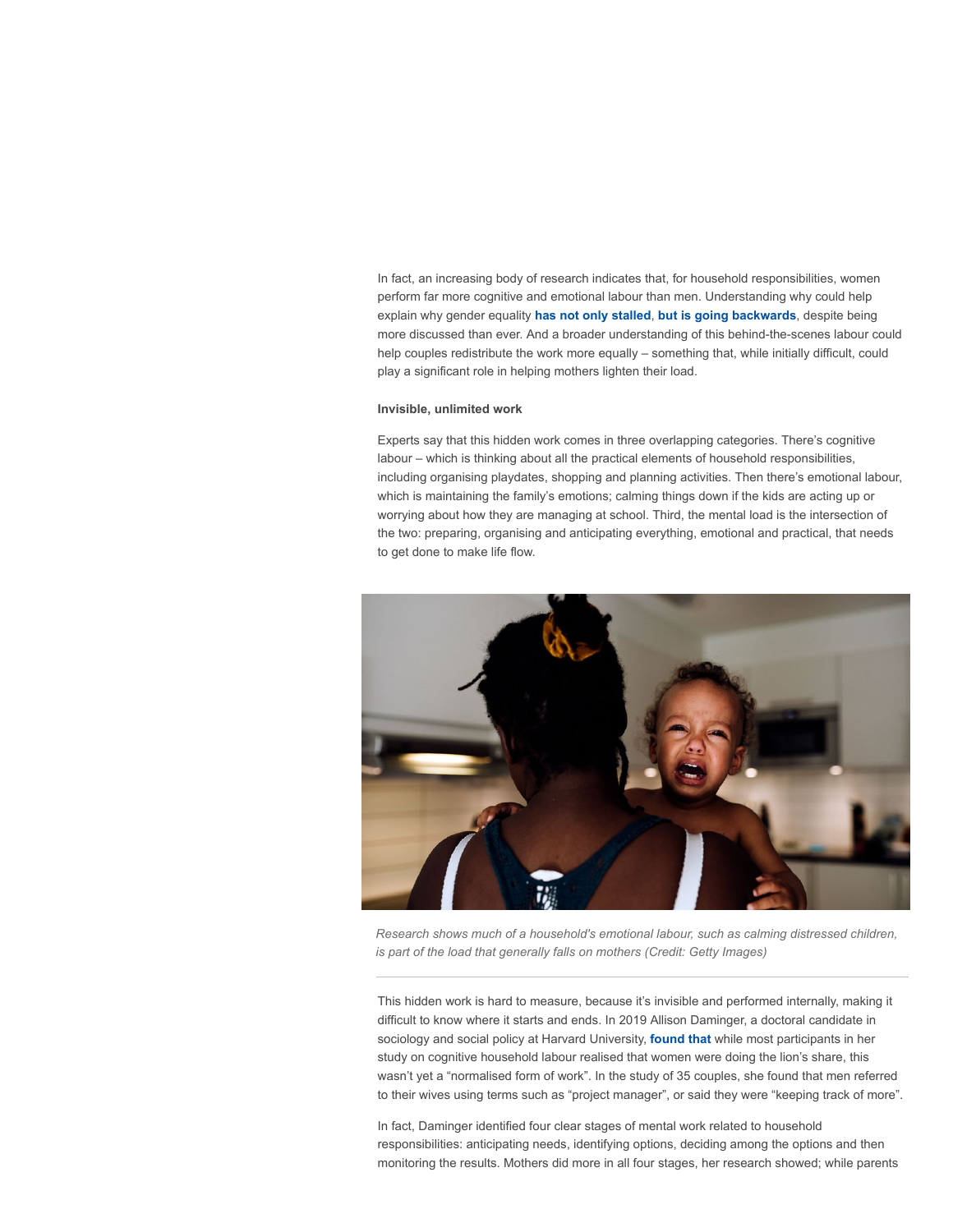often made decisions together, mothers did more of the anticipation, planning and research. In other words, fathers were informed when it came to decisions, but mothers put in the legwork around them.

This hidden work has various impacts; we know, for instance, that women are more likely than men **[to worry about childcare](https://academic.oup.com/socpro/article-abstract/43/2/219/1605125)** even when they are not with their children. It also causes additional stress, because it is always present – even when you should be concentrating on other things.

"The mental load is that thread that brings the family into your work life," says Leah Ruppanner, an associate professor of sociology at the University of Melbourne and author of Motherlands. It's the constant low-level worry about whether we're doing enough and the impact our parenting will have on our child's future. "You're always trying to mitigate future risk."

#### **'Maternal gatekeeping'**

One thing that puzzled Daminger was that this uneven allocation of mental labour did not seem [to create much conflict among her participants. To understand why, she conducted a](https://journals.sagepub.com/doi/abs/10.1177/0003122420950208) **follow-up study** a year later that showed couples explained away some of these gendered behaviours. Both men and women suggested that the unequal division of mental labour was because one partner worked longer hours, or stated that women were "temperamentally interested in being organised" – that they were simply good at planning ahead.

# *While* parents often made *decisions* together, mothers did more of the *anticipation,planningandresearch*

This showed participants believed personality differences and work constraints were driving these inequalities. These were well-educated participants who agreed to take part, so they may not be fully representative, but it still gives an interesting insight into a misconception that other studies have debunked – **women aren't naturally better at planning, organising or multitasking**[, they are just expected to do it more and so eventually become better at](https://theconversation.com/women-arent-better-multitaskers-than-men-theyre-just-doing-more-work-121620) it.

Yet there are other structural reasons why women continue to take on more of the mental load. Women often find a way to **[work flexibly](https://theconversation.com/flexible-work-arrangements-help-women-but-only-if-they-are-also-offered-to-men-155882)**, whereas men's jobs are seen as more rigid, their careers more traditionally linear. This means women are more available for childcare, do more of it – and as a result have to think about it more. More powerfully, **gendered expectations that start from birth** [can explain why ideas around who does the housework and childcare are so](https://www.bbc.com/future/article/20190930-the-sexist-myths-about-gender-stereotypes-that-wont-die) ingrained. Daughters are known **[to do more housework than sons](https://www.nytimes.com/2018/08/08/upshot/chores-girls-research-social-science.html)**, for instance.

Motherhood ideals also feed into this equation. For instance, the home is often seen as a woman's domain. We know that women are judged on neatness more harshly than men. One **[study showed](https://journals.sagepub.com/doi/full/10.1177/0049124119852395)** that if an identical room for a prospective rental property was said to belong to Jennifer rather than John, Jennifer was rated less likeable, less competent and less hardworking than John. The conclusion? The state of a woman's home was literally linked to her worth.

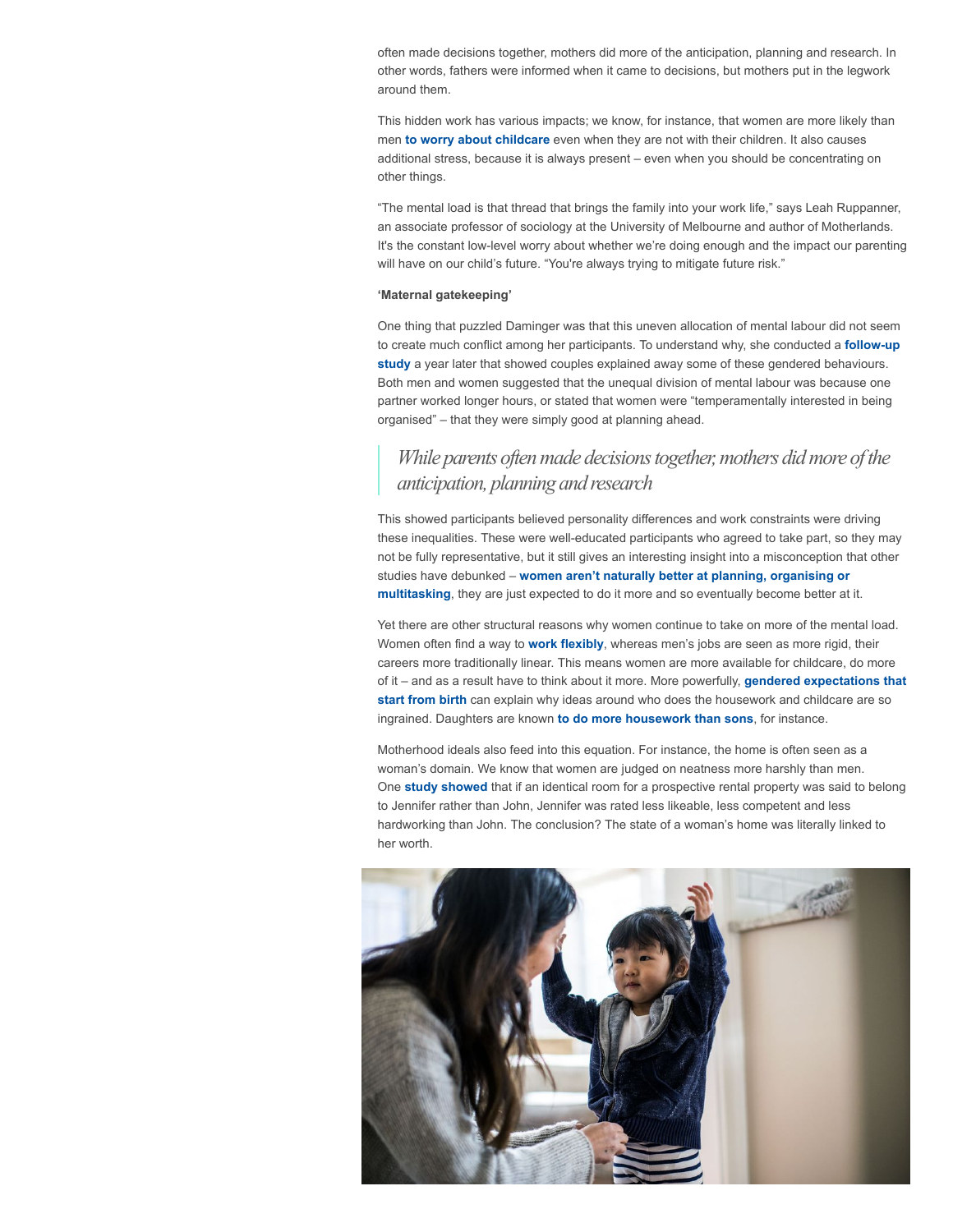*Mothers doing tasks like picking a child's outfits are examples of "maternal gatekeeping" – subtle tasks that fall to mums to take the lead on (Credit: Getty Images)*

These ideals can be self-perpetuating. Because women are judged more on how a household runs, it's essential they display "maternal gatekeeping". This means taking on childcare tasks that could be shared like writing meal plans or picking outfits, subtly signalling that it's a mother's job. Think of the old joke, "Well, her father dressed her". It's funny when dads do it badly, but implies bad mothering if mothers do things wrong. Despite progress we've made in normalising men doing childcare, there's still "this sense that women are ultimately responsible for family outcomes", notes Daminger. "There are more costs to a woman if these things don't go well or don't happen."

# **Impacts, at home and at work**

The fact that mothers end up assuming this mental load has consequences, however.

Mothers are more stressed, tired and less happy than fathers, **who are happier during childcare**[, research shows, in part because they tend to do the fun, recreational activitie](https://journals.sagepub.com/doi/10.1177/0192513X19860179?)s more often. **[One Swedish study](https://journals.sagepub.com/doi/full/10.1177/0038038516674664)** showed that when women thought the distribution of the more obvious housework was unfair and perceptions of each partner's contribution differed, it led to marriage problems and increased the likelihood of a split. The risk is also exhaustion for the mothers, who might initially ask for help, **[which can come across as nagging](https://www.harpersbazaar.com/culture/features/a12063822/emotional-labor-gender-equality/)** if it has to be repeated again and again. "And then that wears on relationships," says sociologist Daniel Carlson of the University of Utah, who found that unequal distribution of caring responsibilities in couples can **[also lead to less sex](https://journals.sagepub.com/doi/abs/10.1177/0192513X15604343?journalCode=jfia)**.

If women are over-stretched at home, moreover, that means many feel they cannot physically or mentally put in the **[extra hours demanded by many workplaces](https://www.bbc.com/worklife/article/20210507-why-we-glorify-the-cult-of-burnout-and-overwork)**, so the gender pay gap continues to widen. Women make up the majority of part-time workers, for instance, and in turn are less likely to **[get pay rises](https://www.theguardian.com/society/2018/feb/05/mothers-working-part-time-hit-hard-by-gender-pay-gap-study-shows)** or **[promotions after having children](https://www.independent.co.uk/life-style/women/women-work-career-promotion-childbirth-new-mothers-fathers-a9165926.html)**, making it even harder to pursue top jobs. **[Many leave the workforce altogether](https://time.com/nextadvisor/in-the-news/women-in-the-workplace/)**.

# **Talk more, do less**

Since the pandemic hit, the link between gender equality at home and women's workforce participation has been **[more in the spotlight](https://www.bbc.com/worklife/article/20201021-why-this-recession-disproportionately-affects-women)** than ever. While there are many systemic issues at play, tackling hidden household labour within couples could help ease the burden that falls on women and deters them from other activities.



*Men helping tackle hidden household labour that disproportionately falls on women could help lighten the load on mums, and create more equal households (Credit: Getty Images)*